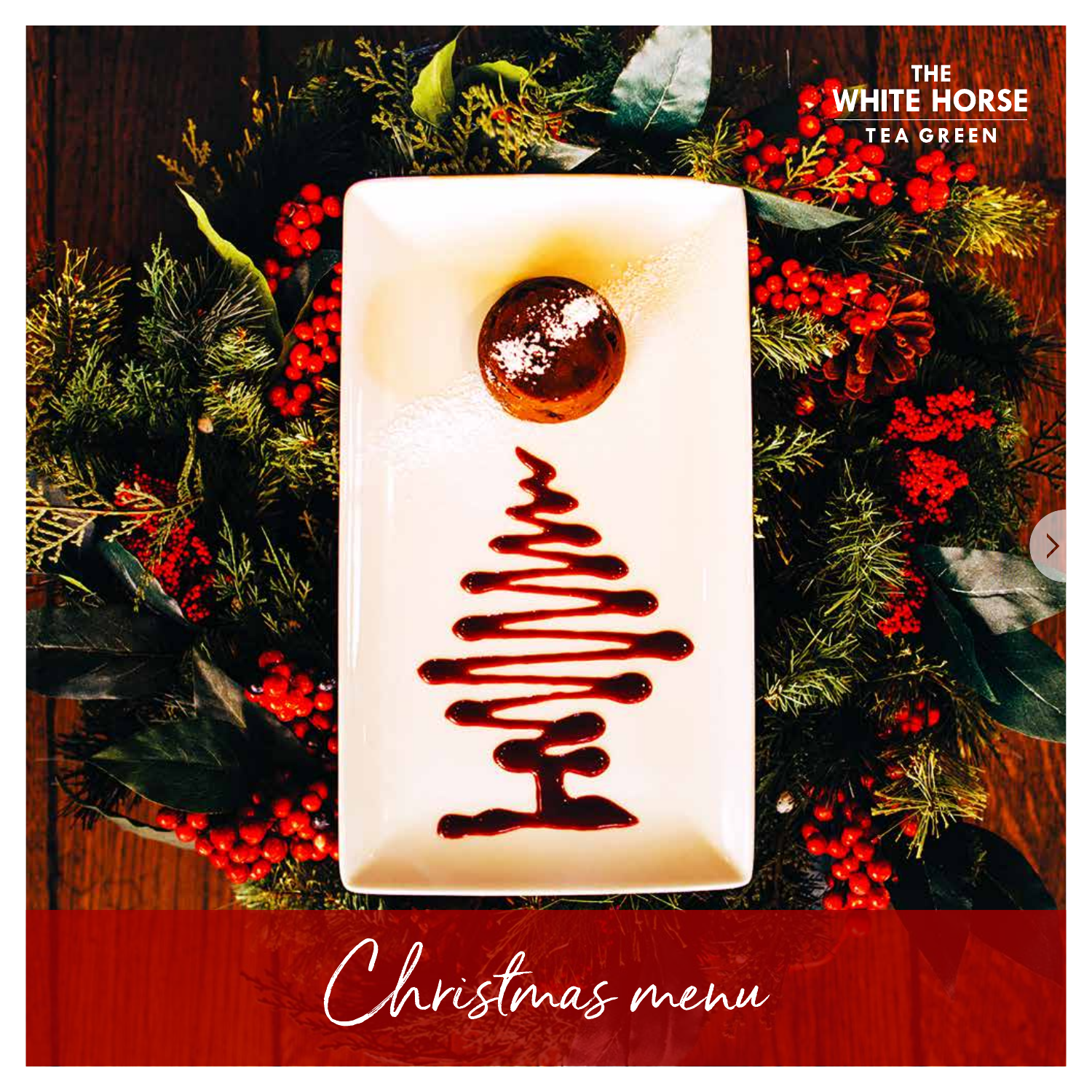# TWO COURSES £15.00 THREE COURSES £20.00

₿ Ô 団

 $\rightarrow$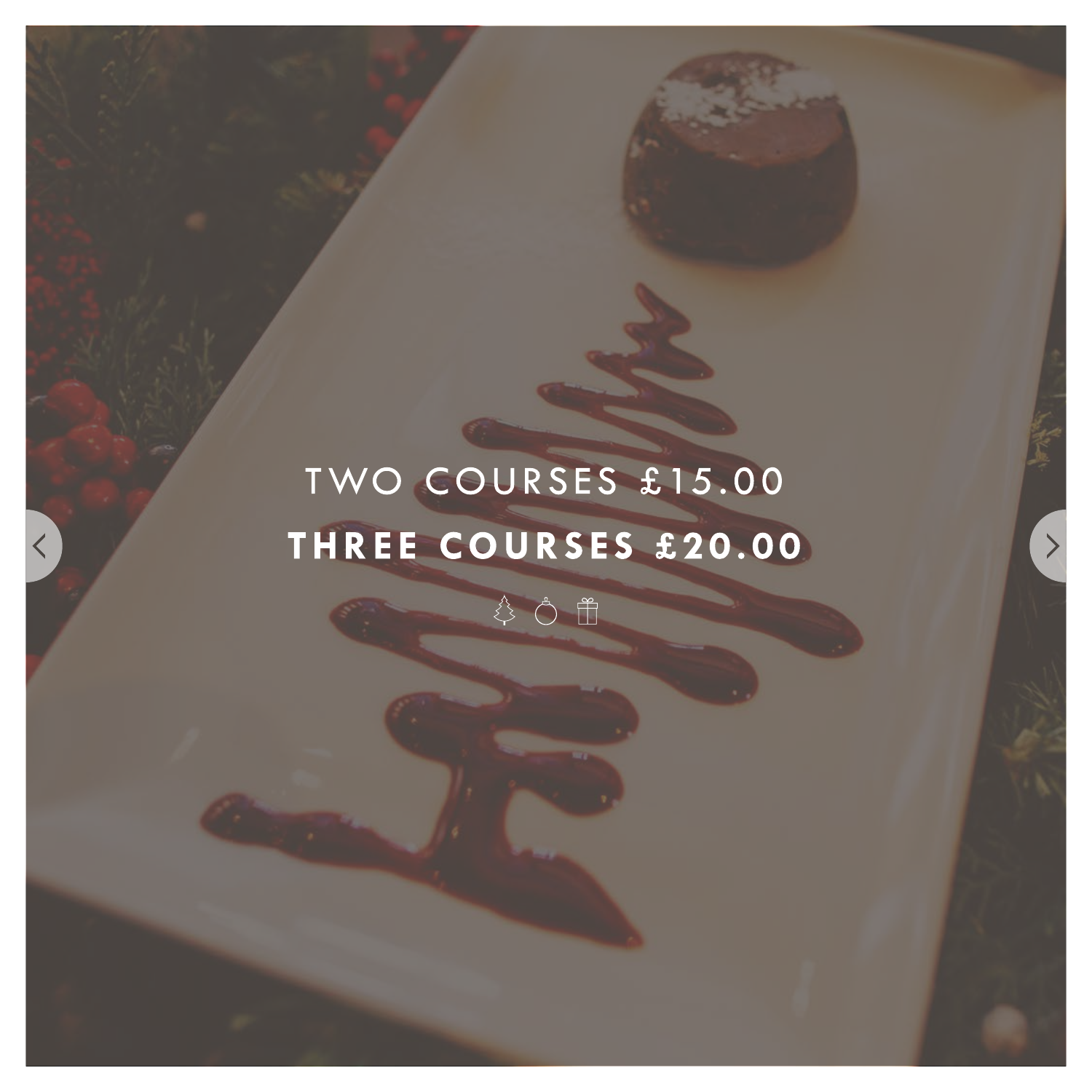# **STARTERS**



#### CHICKEN LIVER PARFAIT (GF)

served with a toasted ciabatta decorated with a redcurrant spiced cordial glaze & salad garnish

### SMOKED SALMON GOATS CHEESE TART

accompanied by a spiced

#### SWEET POTATO SKINS (V)

topped with mozzarella

#### CRISPY BACON PARMESAN SALAD (GF)

## ROASTED VEGETABLE SOUP (GF)(V)

with a warm bread roll

# MAINS

#### ROASTED BUTTERNUT SQUASH (VG)(V)(GF)

with a rustic tomato & basil sauce

#### GRILLED LEMON SOLE STUFFED PORK BELLY (GF)

sausage meat on mustard mashed potato in a red wine mushroom sage sauce

### TRADITIONAL WHITE HORSE CHRISTMAS DINNER

vegetables, roast potatoes & gravy

#### VEGETARIAN CHRISTMAS DINNER

## DESSERTS



#### PECAN & WALNUT CAKE (GF)

#### CLASSIC CHRISTMAS PUD

CHOCOLATE SPONGE (GF)

#### Three cheeses, grapes & chutney. CHEESE BOARD (GF)

(V) SUITABLE FOR VEGETARIANS | (VG) SUITABLE FOR VEGANS | (GF) DISH CAN BE ADAPTED FOR GLUTEN FREE DIETARY REQUIREMENTS

#### ROASTED BACON WRAPPED CHICKEN BREAST (GF)

a festive bed of braised red cabbage

cooked in caper & citrus butter &

COOKIE DOUGH CHEESECAKE